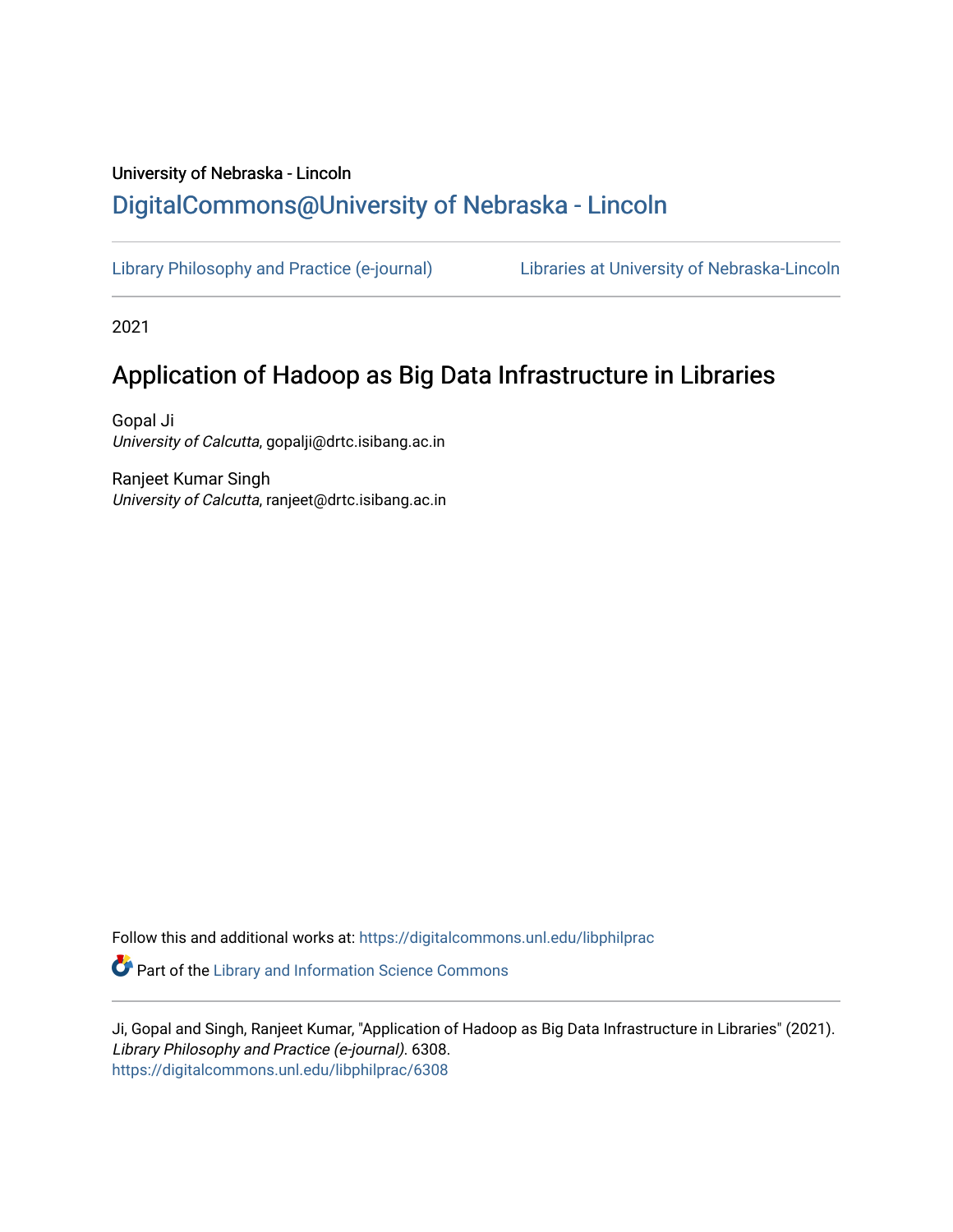# **Application of Hadoop as Big Data Infrastructure in Libraries**

*Gopalji Ranjeet Kumar Singh (Research Scholar, DRTC) (Research Scholar, DRTC)*

#### **Abstract**

In the era of data explosion and big data, it is a challenging task for the data managers or data analysts to store and process big data for analysis and visualize it. Big data imposes many challenges and libraries to have big data which can be analyzed to bring new insights which will help in managing the library and its services better. The present study shows the traces of big data in libraries and how library big data can be used as an opportunity to serve the patrons better. The present study advocates the use of the Apache Hadoop framework and ecosystem in the libraries to solve the challenges of big data in libraries. This paper talks about the features and problems of big data and the basic concepts behind Apache Hadoop and its components for solving such problems. Libraries/Librarians can assist researchers in handling big data by providing them with data curation and cleaning services.

#### *Keywords- Big Data, Library Big Data, Apache Hadoop, Apache Hadoop Ecosystem.*

#### **1. Introduction**

Why do we hear the term Big data so frequently these days? That is because the data is growing at a very high speed, and it's an assumption that around 90%-95% of web data generated over the last two years, which tends to continue. So, to address the problem, we often use the term big data. Now the question arises what is big data and what is significant in big data? The term big data refers to the datasets that are so large and complex that it is beyond the control of traditional data processing applications, and it requires some additional powerful tools and applications to process. Any datasets that are unprocessable to us or by conventional database systems are significant and can be called big data. Hence, 'big' refers to our limitations of controlling or processing a dataset.

Factors behind big data are; a) *Evolution of Technology*- Aforementioned is a significant factor behind the emergence of big data. For example, earlier telephone used to do the task of receiving and making calls. Presently smart mobile phones used for multiple works other than primary calling features like internet browsing, messaging, etc. Increased use of smartphones increases the data generation rate due to their multifunctionality. Such an evolution in technology from car to the smart car, city to smart city, desktop to cloud storage are generating big data.; b) *Internet of Things (IoT)*- The era of IoT which has a wide range of devices such as smartphones, wearables, vehicles that contains sensors and these sensors generate vast amounts of data rapidly.; c) *Social Media*- With the emergence of social media, each individual of the world produces data every second. Until 2015, there were approx 1.7 million Instagram pics, 3.4 lakhs tweets, 300 hours of video uploads on Youtube, 204 million emails, 4.2 million Facebook posts & likes, etc. in every 60 seconds. The amount and speed of data generated through social media lead to the emergence of big data.; d) *Other factors*- We can have data from various factors alike Insurance, Media & Entertainment, Education, Health Care, Government, Banking & Finance, Transportation, Weather, Retail.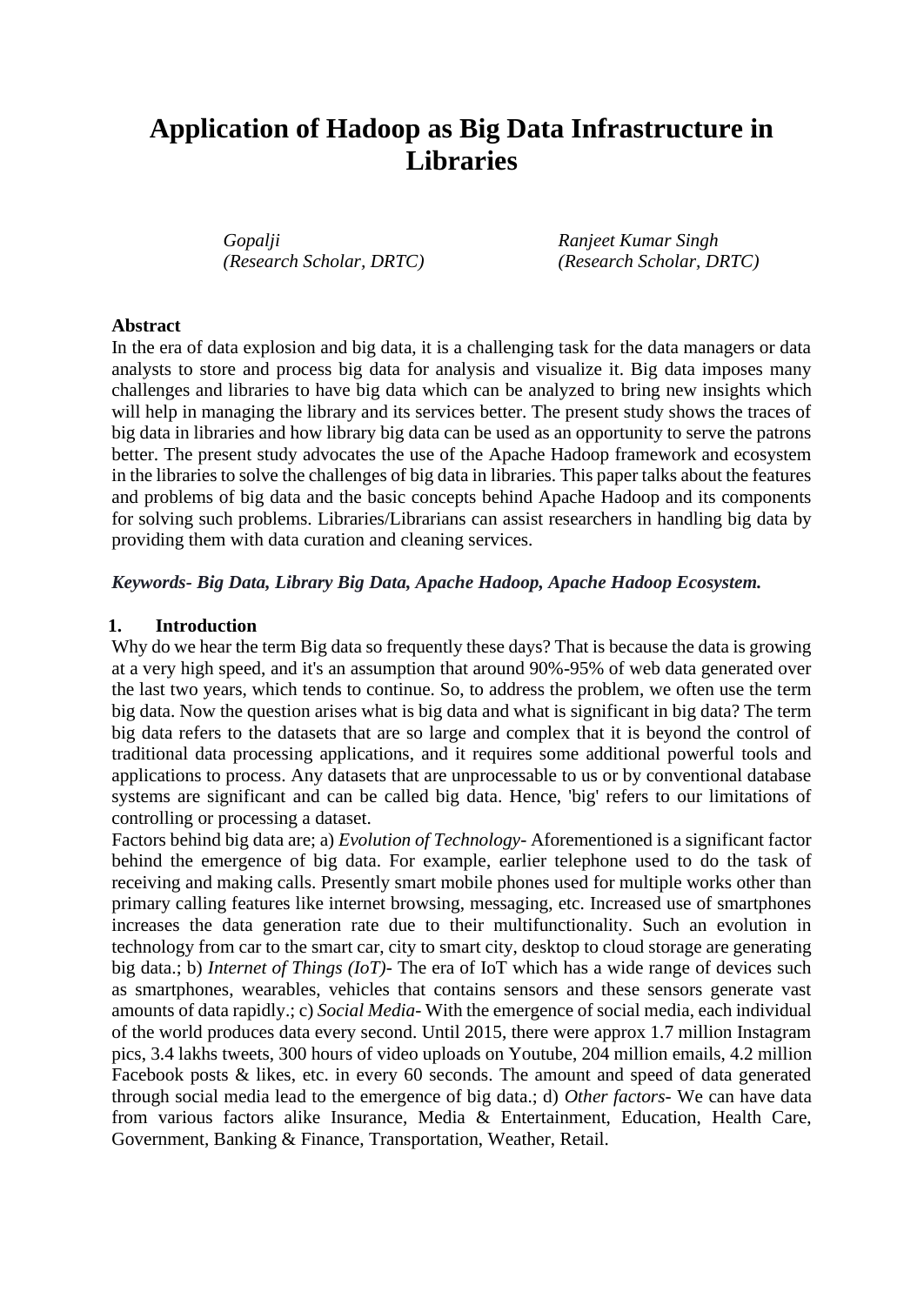Generally, big data have 3V's, but this paper considers 5 V's as big data features; i.e., volume, variety, velocity, value and veracity. (i) *Volume<sup>1</sup> -* The size is a primary and fundamental factor of big data. The bulk of the data is prominent in the sense that it is difficult to process by the existing systems, which makes it "big" in big data. It expected that the volume of data would increase by ten times what it is in the present. Consequently, the size of big data is a big challenge to handle. (ii) *Variety-* Not only the volume of the data but a different range of data is also going to be challenging. However, structured data in the form of tables, semi-structured data in the form of .csv, .xml, .tsv, .json, e-mails etc. and unstructured data in the form of a log, audio, video, image, etc. Structured data is straightforward to handle and process, but handling unstructured and semi-structured data is very difficult. (iii) *Velocity-* Data generated at an alarming speed. The world witnessed immense growth in data generation speed over the last few years. As the new technologies emerge, this pace will increase exponentially. Studies found that more than lakhs of new tweets, instant messages, e-mails, etc. are created in 60 seconds. Matching the processing speed of such data with its generation speed is a challenge. (iv) *Value-*Big data features the mechanism to bring the correct meaning out of the data. Not all the data that is generated nowadays is useful or valuable. A mechanism needs to develop that can bring value out of it and then only drawing correct conclusions from the data is possible. (v) Veracity<sup>12</sup> - Real-world data is full of inconsistencies and uncertainty. Dealing with such realworld data full of irregularities and outliers are other problems that are challenging.

## **2. Traditional Database Management Systems and their problems in ILS**

Currently, traditional relational database management systems (RDBMS) are in use in almost all the Integrated Library Systems(ILS). Several times for a library that has a vast collectionphysical or digital, and has an eternal user base, it becomes difficult for the traditional RDBMS to handle the enormous data generated. Traditional RDBMS such as MySQL, Oracle are involved in handling datasets with less complexity. But with the advent of data complexity, these standalone traditional RDBMS are unfit to handle the work of storing the exponentially growing datasets, processing the data faster and having the complex structures of data.

## **3. Problems or Issues with Big data**

Big data is a problem right now across the different domains, including library and information science. The following can be said to be four main problems or issues with big data.

- 1. *Exponentially growing data storing-* Earlier data was in kilobytes, megabytes and gigabytes that can be stored easily for analysis. But presently, data are in terabytes, petabytes, exabytes, zettabytes and yottabytes. Also, the data generation speed is very high and alarming, and a considerable amount of data generates every second. So, storing the exponentially growing data, which is abundant in volume and can be called big data, is a big problem.
- 2. *Complex structures of data storing-* Data can possess various structures like structured data, semi-structured data or unstructured data. Consequently, saving the massive volume of data is a problem but also storing the complex structures of big data for analysis is a problem.
- 3. *Complex structures of data processing-* Data is of no use if only stores. It needs to be processed also. But, processing complex structures of data is not so easy rather a tricky task to perform. Traditional systems lack in performing any operations on complex structures of big data. Thus, processing the complex structures of data is also a big problem associated with big data.
- 4. *Quick treatment of massive datasets -* Along with processing the complex structured data, how to handle it faster is a big question hereabouts. Every piece of data has a specific and limited life span in which it needs processing to furnish insights and aid in decision making. After a particular period, data becomes obsolete, and if it remains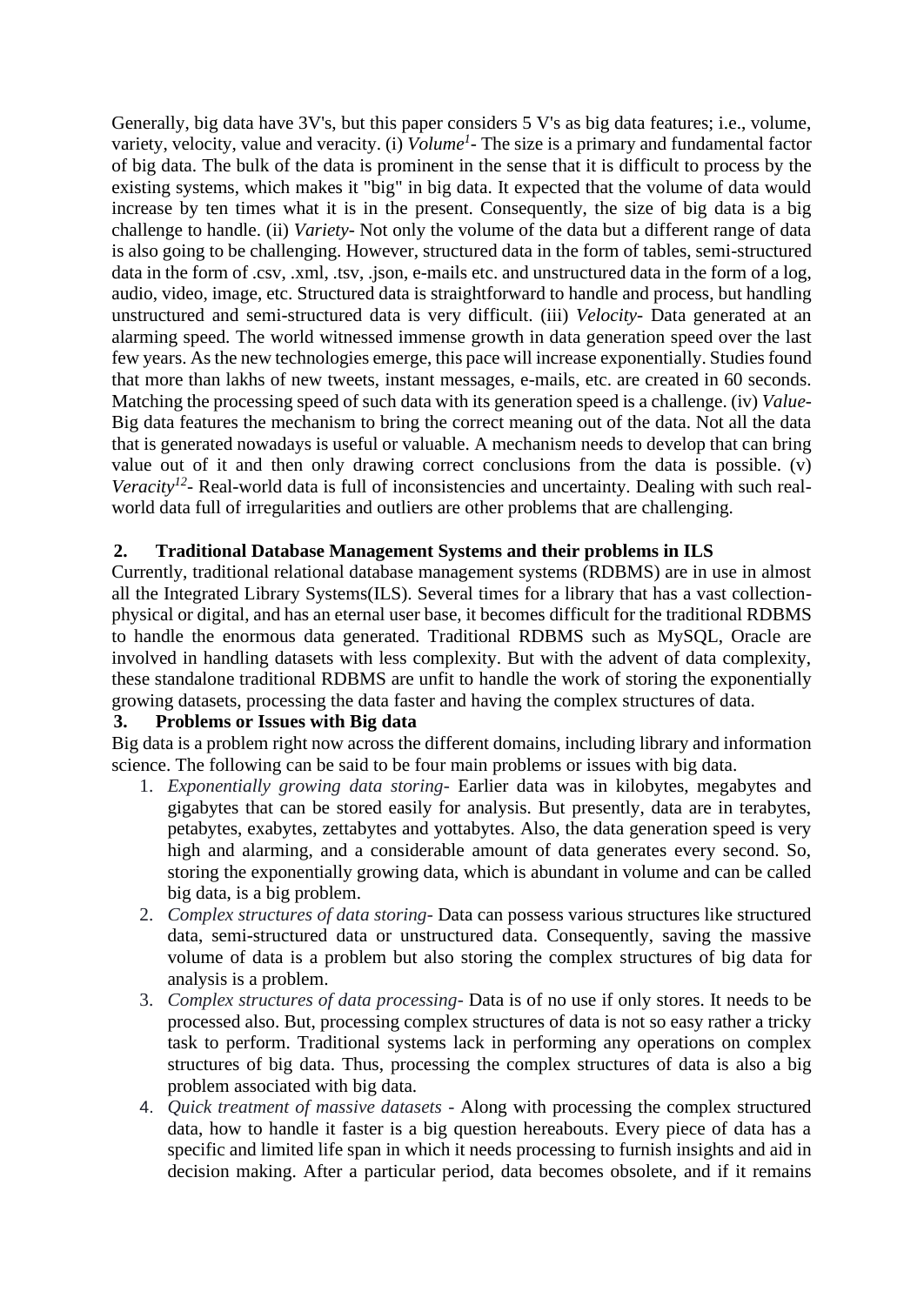unprocessed during the specific time, then it becomes outdated. It is a tedious job for the data analysts while processing the data. Henceforth, imagine the case where data will be in terabytes or zettabytes, how much time it will take to process. Accordingly, this is another critical problem associated with big data.

## **4. Apache Hadoop as a solution to big data**

In the era of the information economy, there is a saying that "Information/Knowledge is power". The sense of the statement is so real that if proper and sufficient information about something or desirable things to do, then only success can be achieved. With additional information, people/organization/country will dominate in every field. But the question is where to get information? For extracting information, it requires digging or diving deep into the big unused datasets generated at an alarming rate. It also demands to solve the complexity of such large datasets for processing and analyzing, which is a problem in handling big data. Apache Hadoop is the solution to these problems<sup>4</sup>.

Apache Hadoop is a multitasking, open-source platform framework, written in Java, which is capable of taking care of all the challenges and problems possessed by big data. Apache Hadoop allows for big data analytics<sup>7</sup>. It stores and processes big data in a distributed manner across clusters of computers<sup>9</sup>. It uses simple programming models to process the data. It allows scaling up from single servers to hundreds of machines, where each device offers local computation and storage. Parallel and Distributed processing is the central core of Hadoop.

## **5. Hadoop Architecture**

Apache Hadoop architecture consists of mainly four components, that are-Hadoop Common, Hadoop Distributed File System (HDFS), MapReduce, and Yet Another Resource Negotiator (YARN)

- 5.1. *Hadoop Common* Hadoop commons, contains utilities that will help the efficient working of other Hadoop modules, regarded as the base core of the Apache Hadoop framework. This framework consists of shared Java libraries needed by all other Hadoop modules that provide essential services and underlying processes.
- 5.2. *HDFS* HDFS stands for Hadoop Distributed File System, is the storage unit of Hadoop and solves the storage problem of big data discussed above. Unlike the local file system which stores the data directly into the systems, it allows dividing any kind of input data or files into small chunks called blocks and stores it in a distributed fashion across the cluster. It also solves the problem of storing the complex structures of data as it saves any kind of data, be it structured, semi-structured or unstructured. HDFS possesses a master-slave arrangement and has two main components-NameNode and DataNode. NameNode is the primary node, that is the master daemon, that maintains and manages the DataNodes and records the metadata (e.g. location of the blocks, the size of the files, permissions, etc. ) about the data stored in DataNode and tracks the working status and reports of data nodes. It also keeps the records of every change that has taken place to the file system metadata. DataNodes, the slave daemons, are nothing but the commodity hardware arranged in different racks and these DataNodes store the data and execute the read and write requests from the clients. Within HDFS architecture, there exists a NameNode and can have multiple slave machines arranged in multiple racks connected to the master via core switches. Whenever a file (big data) needs to be stored, under such architecture, it splits into several blocks depending upon the size of the blocks (default block size is 128 MB that can be user adjustable). After splitting, blocks get stored in the slave machines by following the rack awareness algorithm with a default replication factor of three (adjustable) — each block to protect any loss of data due to system or node failure. Thus, Hadoop has a fault tolerance system so that if any mishap happens with any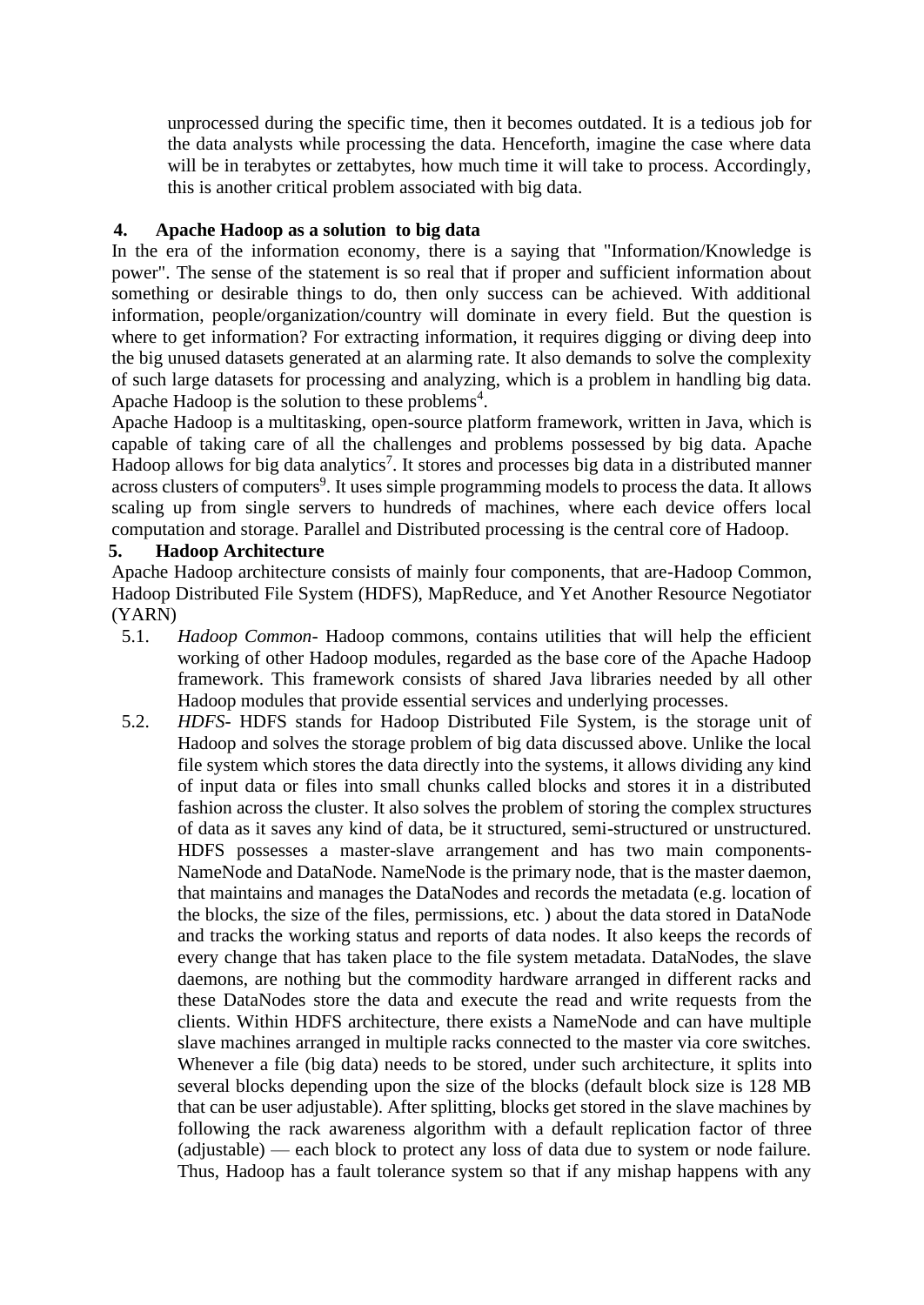node, data will remain unaffected. Though it will use some extra hardware, nothing can price more than the data.



Figure 1: Commodity hardware setup showing file system and master-slave architecture.

- 5.3. *MapReduce* MapReduce is the processing unit of the Apache Hadoop framework, which is capable of processing data parallely in a distributed environment that enables fast processing and saves lots of time. It replaces the batch processing or sequential processing of the traditional systems which use to take a longer time for processing. It is a program model having features of parallel programming and performs two functions Map and Reduce which works on a key-value pair. Here the Map function (assigning key-value pairs) refers to the processing of data in HDFS, and provide the opportunity to process the data inside every block parallelly. Afterwards, each block sends the result to reduce function where aggregation of results happens to support a decision. Typically, it maps all the processing in different neighbourhoods and then reduces the time and effort to aggregate results. MapReduce saw as a remedy to solve the problem of big data as it reduces the processing time by almost ten times and can be frequently used for indexing, searching, classification, recommendation, analytics and many more. Google well adopts MapReduce and Apache Hadoop for HDFS, Pig, Hive, etc. to work efficiently.
- 5.4. *Yet Another Resource Negotiator (YARN)-* Aforementioned is again a critical component introduced in Hadoop 2.X. It gives the freedom and ability to run non-MapReduce jobs within the Apache Hadoop framework. It provides a generic resource management framework and an abstraction over MapReduce for implementing Hadoop applications. By this, it makes the Hadoop framework more powerful. The main idea behind the development of YARN is to divide the works of job trackers which manage the resources; i.e. job scheduling or job monitoring.



Figure 2: MapReduce working mechanism using parallel processing.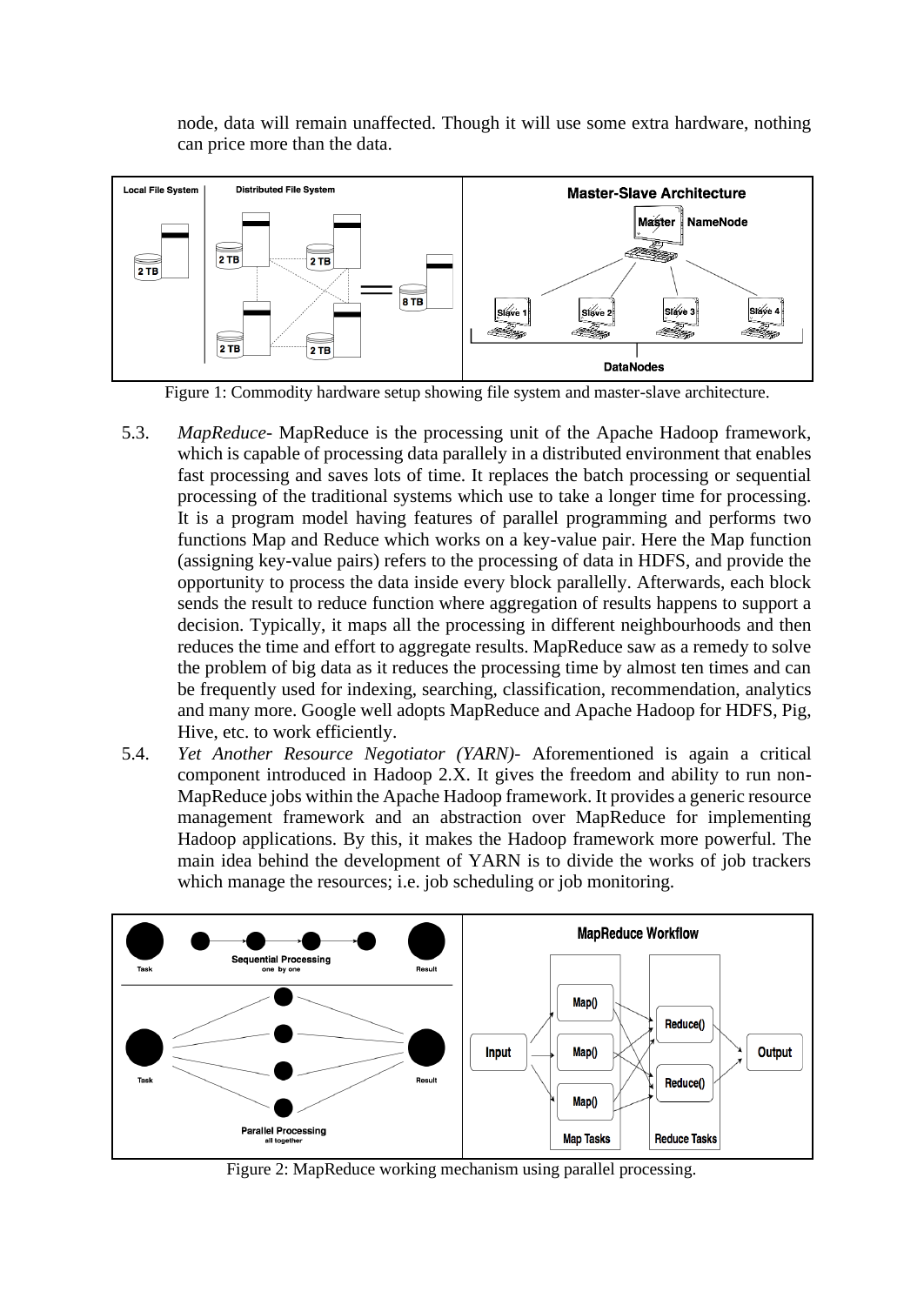5.4.1. *YARN Components*<sup>3</sup> YARN has four major components which are Resource Manager, Node Manager, Application Master, and Container.



Figure 3: YARN components.

- 5.4.1.1. *Resource Manager* <sup>10,11</sup> It is the central authority that settles resources among all the applications. The resource manager, the master daemon, accepts the requests for job submission and manages all other daemons. Resource Manager constitute three components-
	- 5.4.1.1.1. *Scheduler***-** It is regarded as a central scheduler that allocates resources to the various running applications.
	- 5.4.1.1.2. *ApplicationsManager***-** It accepts job-submissions, negotiates the first container for executing ApplicationMaster and restarts the ApplicationMaster container if it fails. It arranges the right resource containers from the scheduler, tracks and monitors their status.
	- 5.4.1.1.3. *Node Manager***-** It is as per the slave machine framework agent. It has responsibilities towards containers, monitors their resource (CPU, network, etc.) usage and reports it to the ResourceManager.
- 5.4.1.2. *ApplicationMaster***-** It is one per application which coordinates and manages MapReduce jobs.
- 5.4.1.3. *Container***-** It allocates a certain amount of resources and includes elements such as CPU, network, etc. on a slave node; i.e Node Manager.
- 5.4.2. *YARN Architecture*<sup>6</sup>- As discussed before, YARN has four components that work together to form a YARN Architecture. The client submits a job to the Resource Manager which after acceptance of the job request, it receives the node status from the Node Manager. Then the ApplicationMaster sends a resource request to the ResourceManager; furthermore, the NodeManager specifies the containers in which the ResourceManager itself will determine the first container. The container, which allocates a certain amount of resources, will send the status of MapReduce jobs to the ApplicationMaster which manages the MapReduce jobs and finally, the client will get an acknowledgement for either completion or failure of the situation.
- **6. Hadoop Ecosystem-**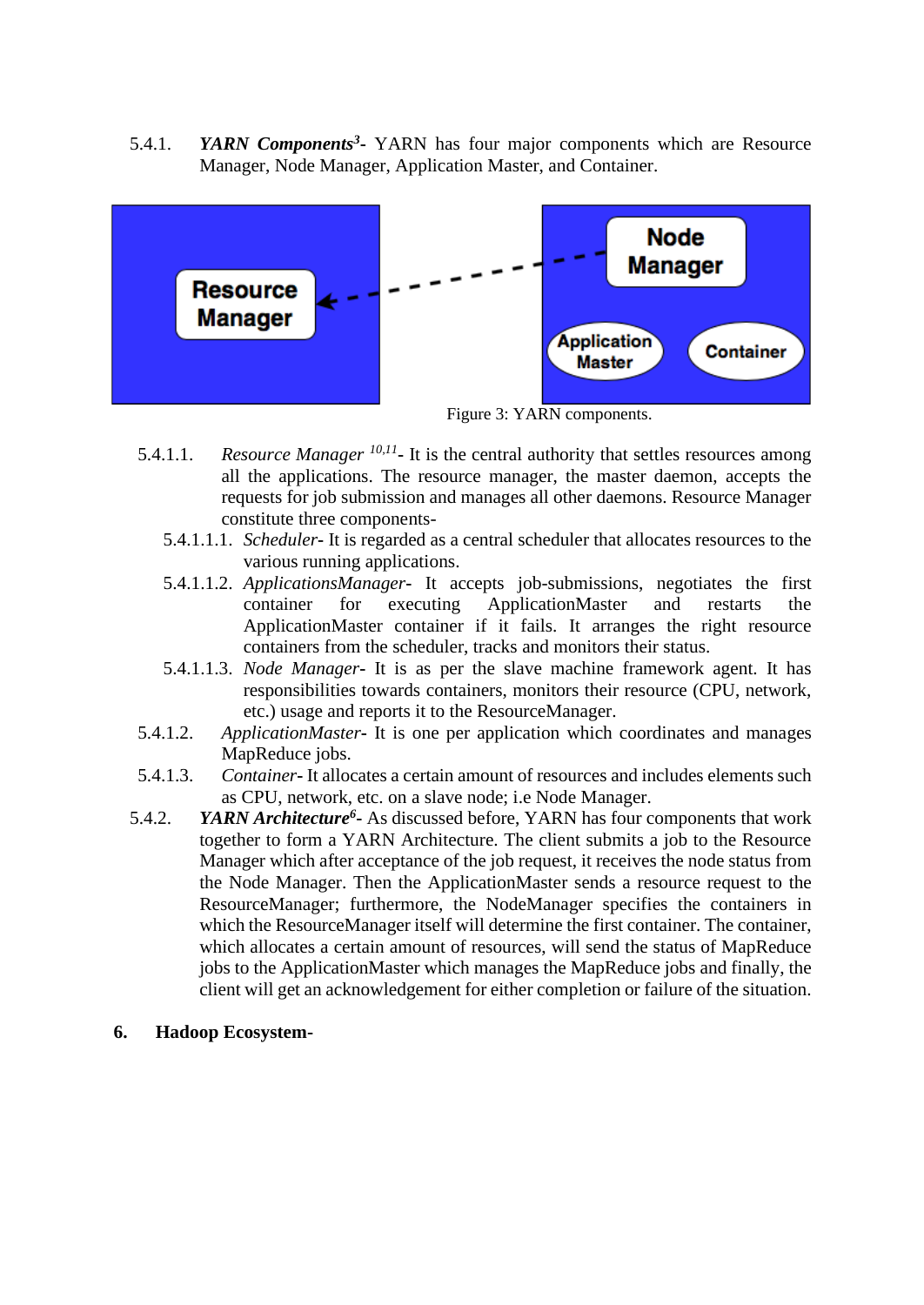

## *i. Data Management*

Data management is the core part where only two-component falls, i.e. HDFS and YARN.

- a. HDFS stores and processes vast quantities of data in a storage layer. This storage layer can be efficiently scaled-out as per the requirement.
- b. YARN provides resource management and pluggable architecture. YARN prolongs the capability of MapReduce by extending its support to non-MapReduce workload models. It also allows a different option for data access method, which Hadoop provides.

## *ii. Data Access*

Hadoop provides several engines that interact with data stored in HDFS in a wide variety of ways this can be a batch process, real-time process, or intermediary process. The engine used to access is shown in the figure above.

- a. Apache Hive built on the MapReduce framework. It is a data warehouse where all managed and external tables are summarized. Such tables are queried via a SQL-like interface.
- b. Apache Pig provides scripting capabilities that use pig-Latin, a high-level language for expressing data analysis programs paired with Tez or MapReduce. It also provides a platform for processing and analyzing big data sets $8$ .
- c. MapReduce is a framework for parallel processing. It allows writing an application that processes a large amount of structured, semi-structured and unstructured data in parallel across a cluster of machines<sup>5</sup>, which makes the action more reliable and fault-tolerant.
- d. Apache Spark used for streaming data. The streaming application consists of Spark core which receives chunks of streaming data as Dstream at a different time of fixed division size. The receiver is a process running on an executor. Spark allows implementing fast and interactive algorithms for analytics such as clustering and classification of datasets.
- e. Apache HBase for a NoSQL based database management which offers columnar No SQL storage, This provides random real-time write /read operation to big data.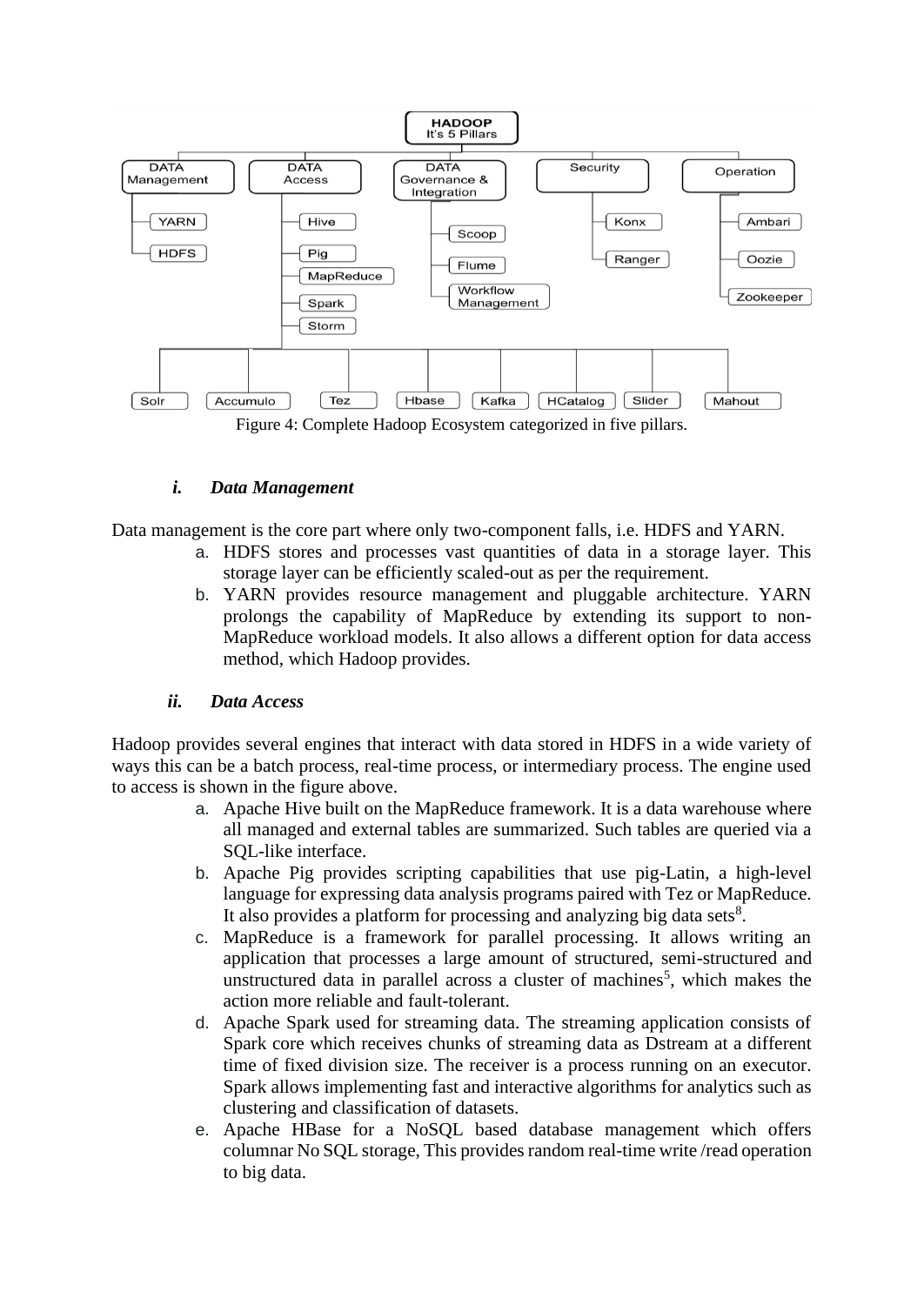- f. Apache Tez is a more robust and extensible framework for executing a complex directed acyclic graph(DAG) for big data in real-time. This DAG is accomplished by generating the MapReduce model. Tez is built on top of YARN and improves the speed of a process.
- g. Apache Kafka is a fast and scalable publish-subscribe messaging system, which has higher throughput, replication and tolerance to failure. Kafka is often used in place of traditional message brokers.
- h. Apache Storm works on storm topology where data processing occurs in a topology. A topology consists of spout and bolt, where former bring data into topology later persist data including to HDFS.
- i. Apache Solr is a searching and programming framework, which provides a platform for searches in HSFS. It also enables near real-time indexing to the website and powerful full-text search.
- j. Apache Accumulo engine provides a cell-level access control which enhances the performance of data storage and retrieval system.

## *iii. Data Governance and Integration*

The pillar allows quick and easy data load and management according to the policy defined in the Hadoop ecosystem.

- a. Workflow management provides easy creation and scheduling of workflows and also monitors workflow jobs. Foundations of workflow management are on the Apache Oozie workflow engine, which allows connecting and automatizing the task execution on big data.
- b. Apache Sqoop is a tool used for the import and export of data from the Hadoop cluster. The Map tasks can use any of the plugins, exist in Sqoop, to provide connectivity to various databases, which could be a relational database, enterprise data warehouse, or a document-based system.

## *iv. Security*

In this pillar, all the tools address the requirements of accounting, authorization, authentication and data protection. Apache Knox and Apache Ranger secure every component and services.

- a. Apache Knox is a Knox Gateway that provides a Single Sign-On (SSO) for its user. With a single sign-in into a Hadoop cluster, an operator and a user can control access and execute jobs respectively.
- b. Apache Ranger provides central security policy administration across the Hadoop cluster's security requirement.

## *v. Operations*

All the administrative work, like management, scheduling and coordination take place by the engines that fall in that operation pillar.

- a. Apache Ambari is a lifecycle management, monitoring and administration system which allows modification in the configuration of services according to the requirement of the user.
- b. Apache Zookeeper provides coordination among distributed processes to store and mediate updates to configuration information which is directed to the operations.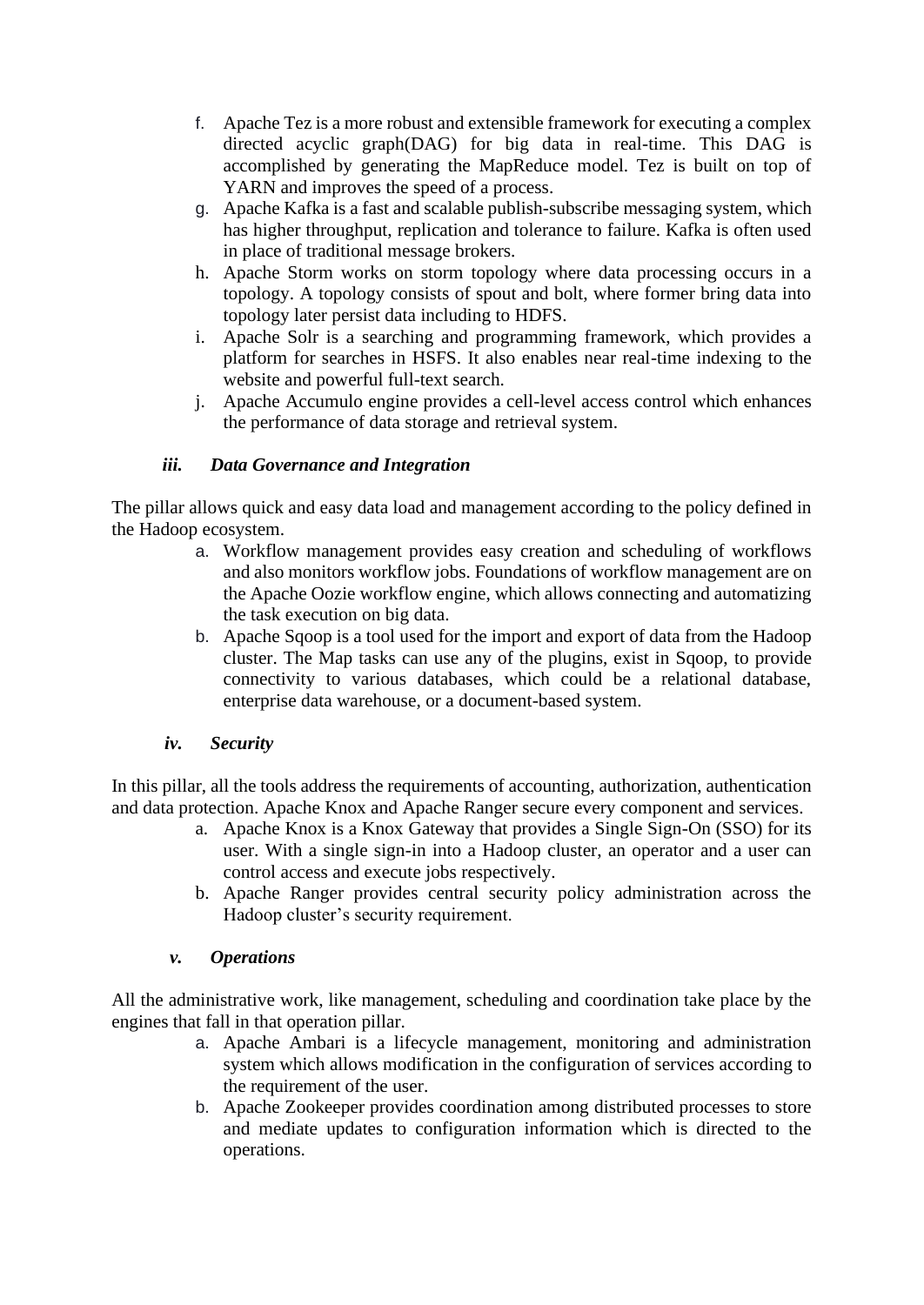c. Apache Oozie is a java web application used for scheduling jobs on Hadoop. It also maintains the logical sequence of multiple tasks.

#### **7. Traces of Big Data in Library**

Big data is not a new thing nowadays, and it can be found everywhere irrespective of domains. Libraries to have big data which were unutilized or unprocessed earlier because of various reasons like librarian's reluctant attitude towards doing something new, lack of infrastructure and support, limitations of traditional databases and tools, software and hardware constraints, etc. But due to an information explosion, LIS professionals need to find out those areas where libraries have big data. They also need to find out ways to utilize such big data to come up with better solutions and decision making regarding the collection development or tracking uses of library materials and providing patrons with better services. Earlier, libraries were supposed to be storage houses of books. However, presently, it is considered an information centre which is capable of helping its patrons. The various ways for assisting patrons in understanding the issues and opportunities possessed by big data, helping them in the curation of large datasets, providing them with a personalized recommendation or reference services, making searching for materials easy and fast and many more.

These are some big data or areas of big data where libraries should look-

- **Users footfall data:** These are patrons check-in, check-out data or register entry data when a patron enters a library. If a library wants to analyze what type of patrons it has or who (by age group, by profession, etc.) are regular or frequent visitors of the library or simply understand its patrons and do some other analysis on users, then this data can be utilized. Earlier digitization and the internet was not popular, footfall in libraries was higher. But now due to digitization and introduction of Integrated Library System (like Koha, Libsys, etc.) and easy availability of internet, a patron has migrated to these new facilities and reduced the footfall in libraries, however, implicitly, there is an increase in the data usage. Now, patrons prefer to access the (digital) library through the web by logging in rather than going to the library physically. That gives rise to user behaviour study, in which the task of analyzing the users' footfall data. In turn, it makes the job easier than earlier as we do not need to feed the data from the register to any software manually. Here the log data of users' become the users' footfall data, and this can be analyzed, in real-time, easily using a big data handling environment like Hadoop. Though there is an experience in a reduction in users' physical footfall in libraries, there is an increase in library logins. Hence, analyzing these data will help in making better future policies and strategies to provide better services to the patrons.
- **Circulation data:** Circulation data refers to the data generated by the circulation of library materials (books, articles, documents, CDs, etc.). It is one of the core services a library provides, which grants its users to issue library materials for a specific period according to their need and interests. This particular service generates a substantial amount of valuable data which can bring new insights to the librarians. By analyzing these data, an analysis will be able to say which book or topic in which subject is more demanding, which book out of circulation for a long time. By answering all these questions, libraries can build our collection better, and it will help us in the acquisition of library materials. Analysis of circulation data will help any library to fulfil three basic laws of library science among five laws given by S.R. Ranganathan which are " Books are for use ", " Every reader his/her book" and " Every book its reader ". By analyzing circulation data, we can see usages of library materials and identify which uncirculated materials to make them visible and find their users. We can decide about the number of multiple copies of materials needed according to the usage data.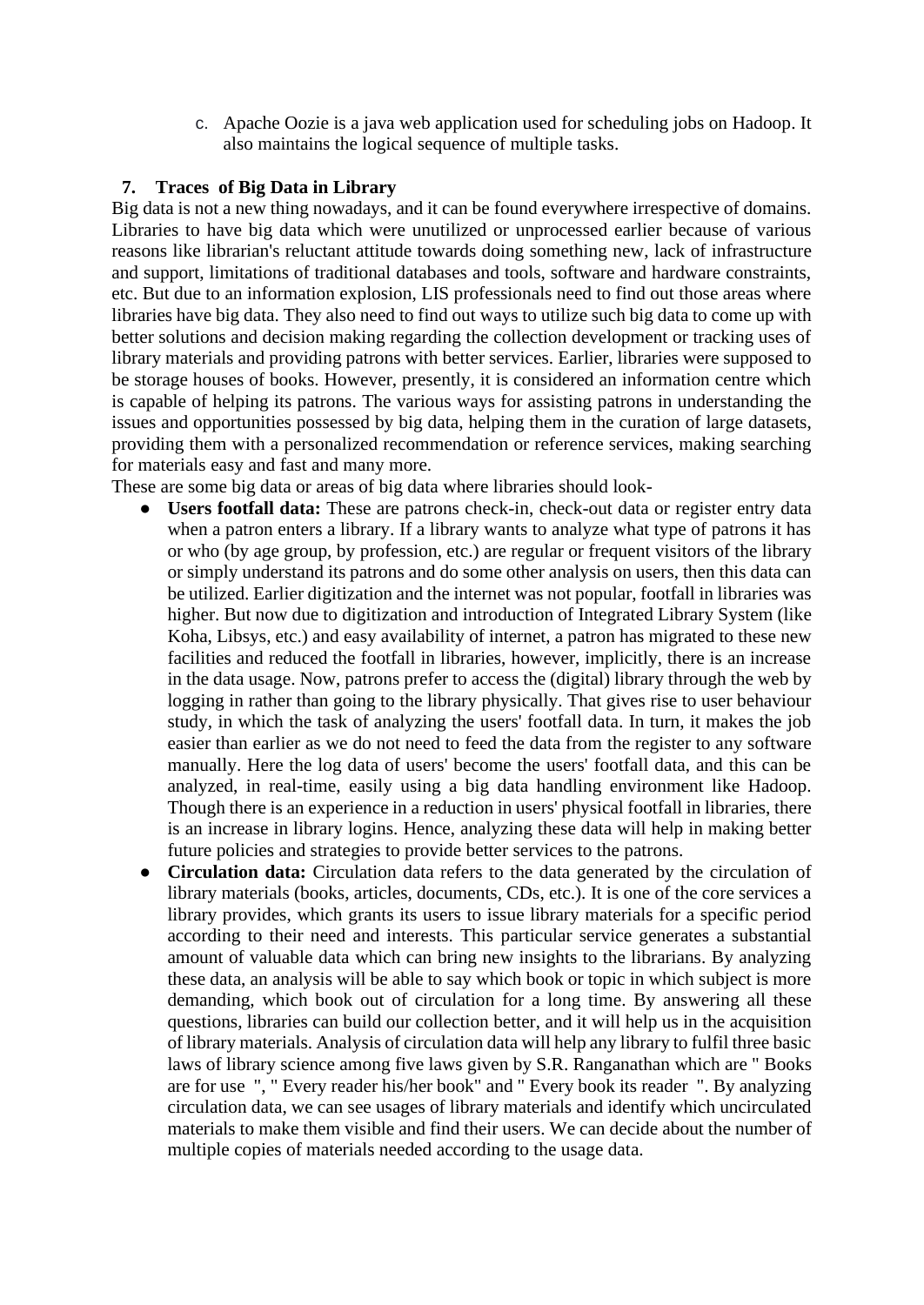- **Acquisition data:** Acquisition data refers to the data generated during the library's whole life span of buying or subscribing to any library materials such as books, journals, articles, CDs, etc. There is a separate acquisition section in any library that maintains an acquisition register which contains the metadata about the whole collection of a library like date of purchase, price, source, title, publisher, author, etc. Subscription of journals or newspapers recorded daily, weekly, biweekly, monthly, bimonthly, quarterly, half-yearly, and yearly basis. This data is again a significant one that can be analyzed to bring new insights and to assist librarians in the act of acquisition. They can see the collection size of a library as a whole and collection size by particular domain or subject. They can also have an idea of year-wise spent budgets on different library materials in real-time that will further help us in the allocation of budget for different library materials for the next year.
- **Clicking behaviour of users:** Frequently libraries are using Web 2.0, where most of the communication has become bidirectional. Hence whenever a patron starts using the services of a digital library; i.e. starts clicking on the web, it generates a considerable amount of log data which is raw data for the behavioural analysis of the user. Libraries can monitor the clicking behaviour of the users using different tools and build a better recommendation system to recommend only relevant materials according to the clicking history of a user<sup>2</sup>. From where a library can have the idea of most searched or read books in a particular domain or subject that will help us in the recommendation of books or other materials to a new user of that domain interest.
- **Users data:** Libraries use to keep records of their users or data about the users. Why do libraries only keep those data if they can use it or analyze it to provide personalized services to its users in the form of services like Selective Dissemination of Information (SDI), Current Awareness Services (CAS) and many more innovative services? Generally, whenever a user registers himself with a library, the minimum data a library takes from him is about their educational qualification (current course or passed courses) and areas of (research) interests. So, libraries can use these data for SDI, which is nothing but recommending materials to their users. According to the user's selected areas of interests and CAS, which makes the users aware of the new addition of any further document in their areas of affairs through an email. So, this will be of great help to the researchers, scholars, teachers, professors, and scientists while doing any research as they will get updates by the current works done in their research interests areas.
- **Bibliographic data:** Bibliographic data refers to the citation data or references data that a researcher cites in his scholarly articles or theses. There is a separate branch of study in Library and Information Science called Bibliometrics which analyzes the different types of bibliographic data. Because the size of data is sometimes unstructured, a bibliometric is tedious for analyzing data. Most researchers prefer manual analysis, for that a time-saving solution for efficient big data management platforms such as Apache Hadoop for bibliographic data analysis. Generally, bibliometrics studies measure the impact of an author, institution and different sources of information by analyzing the references given by researchers. This problem is vital in the subject, and Big Data principles will make the work easier and reduce the time and energy needed to perform the job manually.
- **Preparing Indexes:** Libraries can use the concepts of big data for making indexes in large databases like JSTOR, PubMed, Scopus, etc. to facilitate searching for information more meaningful, relevant and accessible.
- **Data Curation:** Librarians can also use the concepts of big data for the curation of large datasets. Libraries can provide the services of data curation and assist the researchers in understanding their data and bringing some meaning out of the data.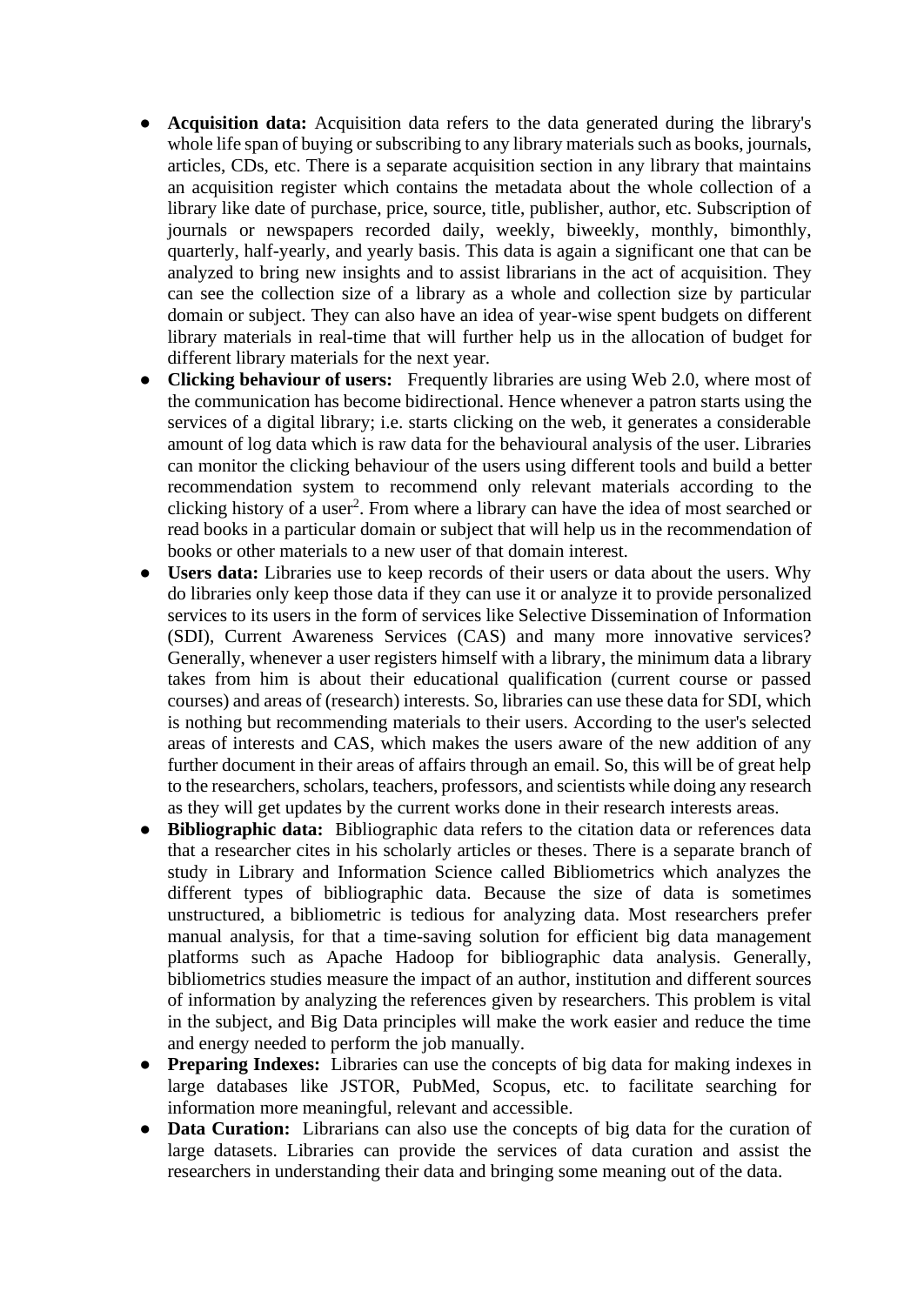

Many more opportunities Many more opportunities

Figure 5: Opportunities in libraries when dealing with big data.

Libraries have big data and libraries can play a vital role in handling big data. LIS professionals need to understand the importance of processing these big unutilized data in libraries that can help them in providing better services to the patrons. Libraries can create opportunities out of big data in several ways that we will discuss in the later section, which will be fruitful for both the patrons and the professionals.

Libraries can-

- build cost-effective storage systems for massive datasets.
- develop better or improved automated services or products.
- provide ways to process, analyze and visualize information quickly for better decision making.
- evaluate patrons needs and satisfaction.

## **9. Conclusion**

Modern time is the age of big data, and people can find big data everywhere irrespective of domains. Libraries also generate a considerable amount of data with their various service activities which were unutilized or unprocessed earlier because of multiple reasons. Libraries have big data in numerous forms such as circulation data, users footfall data, acquisition data, bibliographic data, and users data. The library professionals ignored earlier these data but now with the advances in technologies, the time has come to use those data, analyze them and bring new insights that can help in better decision making and improved library services.

The fifth law of library science given by S.R. Ranganathan states that "The library is a growing organism". Library and its services have changed with time. Nowadays, libraries should not only be considered as storage houses for books along with that it should also be recognized as an information centre. Libraries are capable of helping their patrons in various ways such as-

- helping them in understanding the issues and opportunities possessed by big data;
- assisting them in the curation of large datasets;
- providing them with a personalized recommendation or reference services; making searching for materials easy and fast.